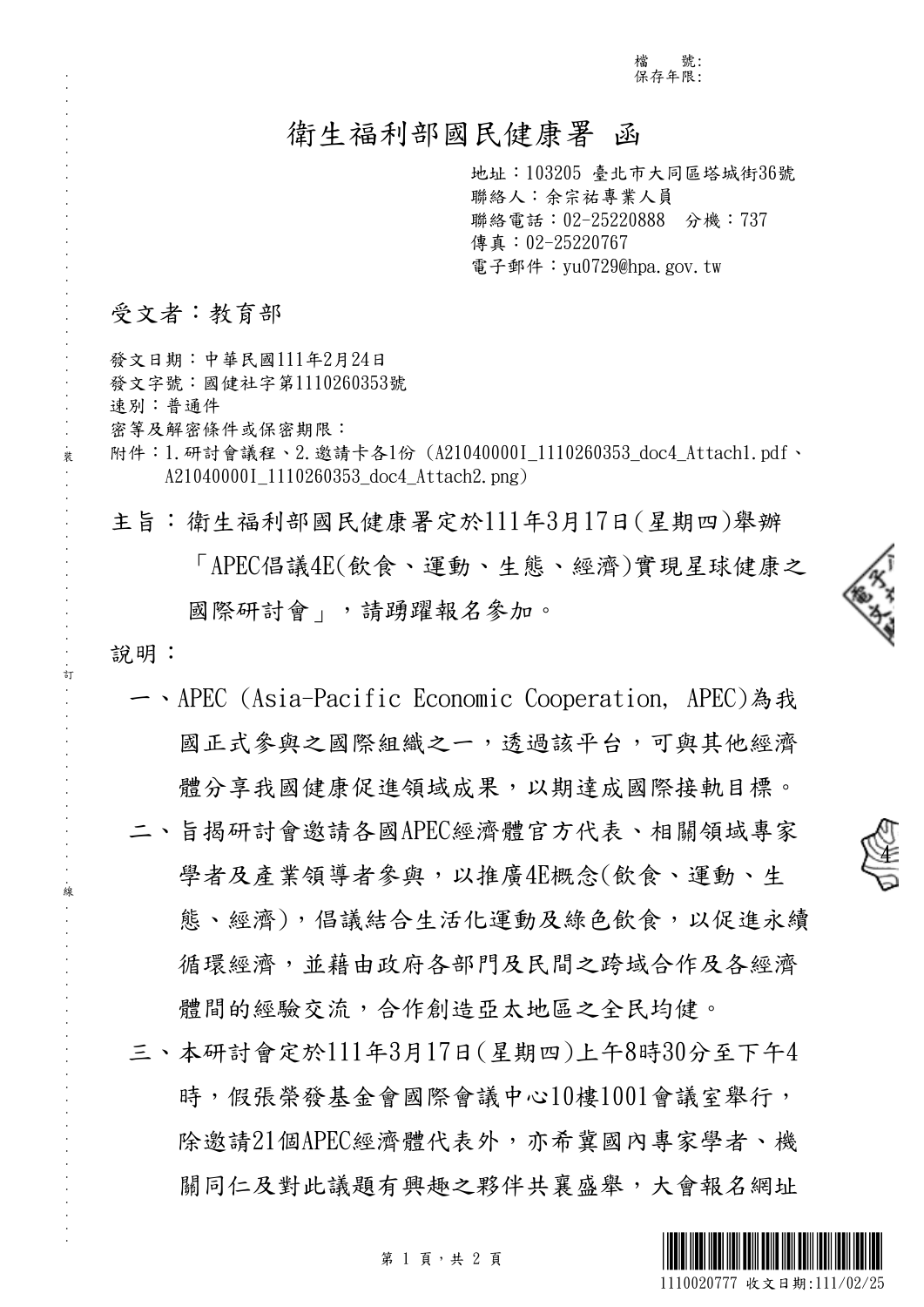為https://www.apec4e.org/registration,會議議程及邀 請卡(含大會官網及報名QR Codes)詳如附件,並惠請於3月 8日(星期二)前完成網路報名程序。

四、如屬公務人員身分且全程與會者,將提供公務人員學習時 數證明,請惠予鼓勵貴單位同仁報名與會。

五、網路報名及相關會議問題,請逕洽本次會議秘書代表處池

小姐(02-77551329)。

正本:行政院永續發展委員會、外交部、中華民國國家發展委員會、行政院環境保護 署、行政院農業委員會、科技部人文司、交通部觀光局、教育部體育署、經濟部 工業局、經濟部技術處、臺北市政府教育局、新北市政府教育局、桃園市政府體 育局、臺中市政府教育局、臺南市體育處、高雄市政府教育局、新竹縣政府教育 處、苗栗縣政府教育處、彰化縣政府教育處、南投縣政府教育處、雲林縣政府教 育處、嘉義縣政府教育處、屏東縣政府教育處、宜蘭縣政府教育處、花蓮縣政府 教育處、臺東縣政府教育處、澎湖縣政府教育處、基隆市政府教育處、新竹市政 府教育處、嘉義市政府教育處、教育部、財團法人國家衛生研究院、臺北市政府 衛生局、新北市政府衛生局、桃園市政府衛生局、新竹市衛生局、新竹縣政府衛 生局、臺中市政府衛生局、彰化縣衛生局、雲林縣衛生局、嘉義縣衛生局、嘉義 市政府衛生局、臺南市政府衛生局、高雄市政府衛生局、屏東縣衛生局、臺東縣 衛生局、花蓮縣衛生局、宜蘭縣政府衛生局、金門縣衛生局、澎湖縣政府衛生 局、連江縣衛生福利局、基隆市衛生局、苗栗縣政府衛生局、南投縣政府衛生 局、臺北市政府環境保護局、新北市政府環境保護局、桃園市政府環境保護局、 新竹市環境保護局、新竹縣政府環境保護局、臺中市政府環境保護局、彰化縣環 境保護局、雲林縣環境保護局、嘉義縣環境保護局、嘉義市政府環境保護局、臺 南市政府環境保護局、高雄市政府環境保護局、臺東縣環境保護局、花蓮縣環境 保護局、宜蘭縣政府環境保護局、金門縣環境保護局、澎湖縣政府環境保護局、 基隆市環境保護局、苗栗縣政府環境保護局、南投縣政府環境保護局



20

. . . . . . . . . . . . . . . . . . . . . . . . . . . . . . 裝 . . . . . . . . . . . . . . . . 訂 . . . . . . . . . . . . . . . . 線 . . . . . . . . . . . . . . . . . . . . . . . . . . .

第 2 頁,共 2 頁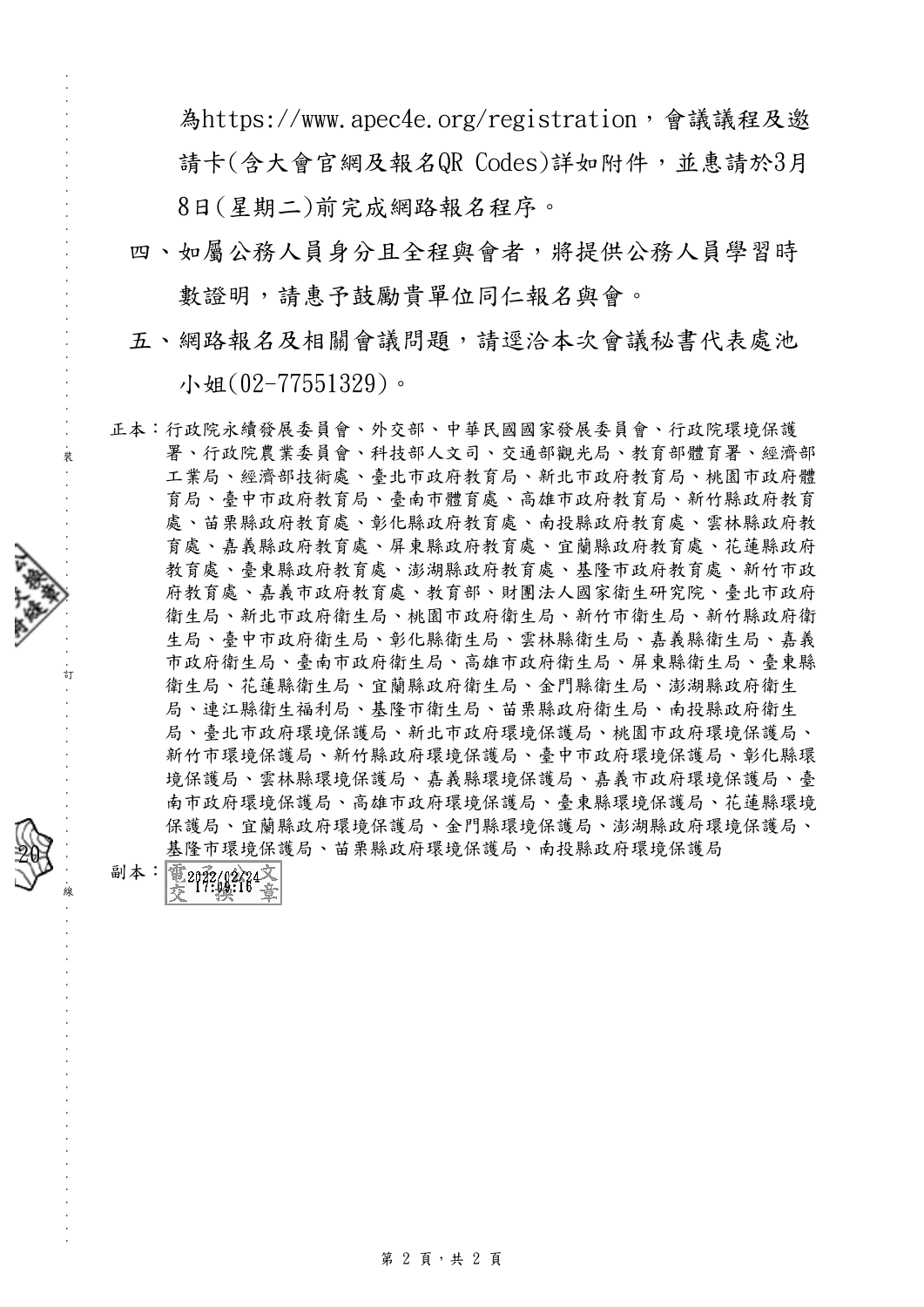### **APEC 倡議 4E(飲食、運動、生態、經濟)實現星球健康之國際研討會**

#### **議程**

**2022 年 3 月 17 日 星期四 | 時區:GMT+8**

| 時間          | 主題                             | 講者                           |
|-------------|--------------------------------|------------------------------|
| 08:30-09:30 | 實體與會報到                         |                              |
| 09:30-09:40 | 開幕致詞                           | 石崇良常務次長                      |
|             |                                | 衛生福利部                        |
| 09:40-09:45 | 大合照                            |                              |
| 09:45-10:15 | 大會演講                           | Trevor Hancock 名譽教授          |
|             | 創造幸福社會: 21 世紀的健康挑戰             | 加拿大維多利亞大學公共衛生暨社會政策學院         |
| 10:20-11:40 | 主題演講 1: 攜手展現「綠食力」, 共享宜居地球      |                              |
|             | 主持人: 潘文涵特聘研究員/ 中央研究院           |                              |
| 10:20-10:40 | 兩全其美的方法: 個人健康與星球健康的            | 林名男副院長                       |
|             | 植物性飲食                          | 大林慈濟醫院                       |
| 10:40-11:00 |                                | Courtney Howard 臨床副教授        |
|             | 講題 2                           | 加拿大卡爾加里大學醫學院                 |
| 11:00-11:20 | 建構健康且永續飲食的路徑                   | <b>Walter C. Willett 教授</b>  |
|             |                                | 美國哈佛公共衛生學院                   |
| 11:20-11:40 | 綜合討論                           |                              |
| 11:40-13:00 | 午餐                             |                              |
| 13:00-14:20 | 主題演講 2:運動產業的綠色行動與創新            |                              |
|             | 主持人: <b>謝英士董事長</b> / 環境品質文教基金會 |                              |
| 13:00-13:20 | 結合科技賦能與健康教練,提升長者生活             | Theng Yin Leng 副教務長          |
|             | 智慧及品質                          | 新加坡南洋理工大學                    |
| 13:20-13:40 | 泰國國家級身體活動促進策略分享                | <b>Udom Asawutmangkul 組長</b> |
|             |                                | 泰國公共衛生部健康署身體活動與健康組           |
| 13:40-14:00 | 運動產業之數位化與永續性                   | 相子元教授                        |
|             |                                | 國立臺灣師範大學運動競技學系               |
| 14:00-14:20 | 綜合討論                           |                              |
| 14:20-14:30 | 中場休息                           |                              |
| 14:30-15:50 | 主題演講 3: 官方代表及民間團體分享            |                              |
|             | 主持人: <b>蘇慧貞校長/</b> 國立成功大學      |                              |
| 14:30-14:50 | 健康生活型態促進運動: 泰國經驗               | Pairoj Saonuam 助理執行長         |
|             |                                | 泰國健康促進基金會                    |
| 14:50-15:10 | 講題 2                           | Erna Mulati 司長               |
|             |                                | 印尼衛生部公共營養及婦幼健康司              |
| 15:10-15:30 | 推動全民綠生活                        | 簡慧貞處長                        |
|             |                                | 行政院環境保護署                     |
| 15:30-15:50 | 綜合討論                           |                              |
| 15:50-16:00 | 閉幕致詞                           | 吳昭軍署長                        |
|             |                                | 國民健康署                        |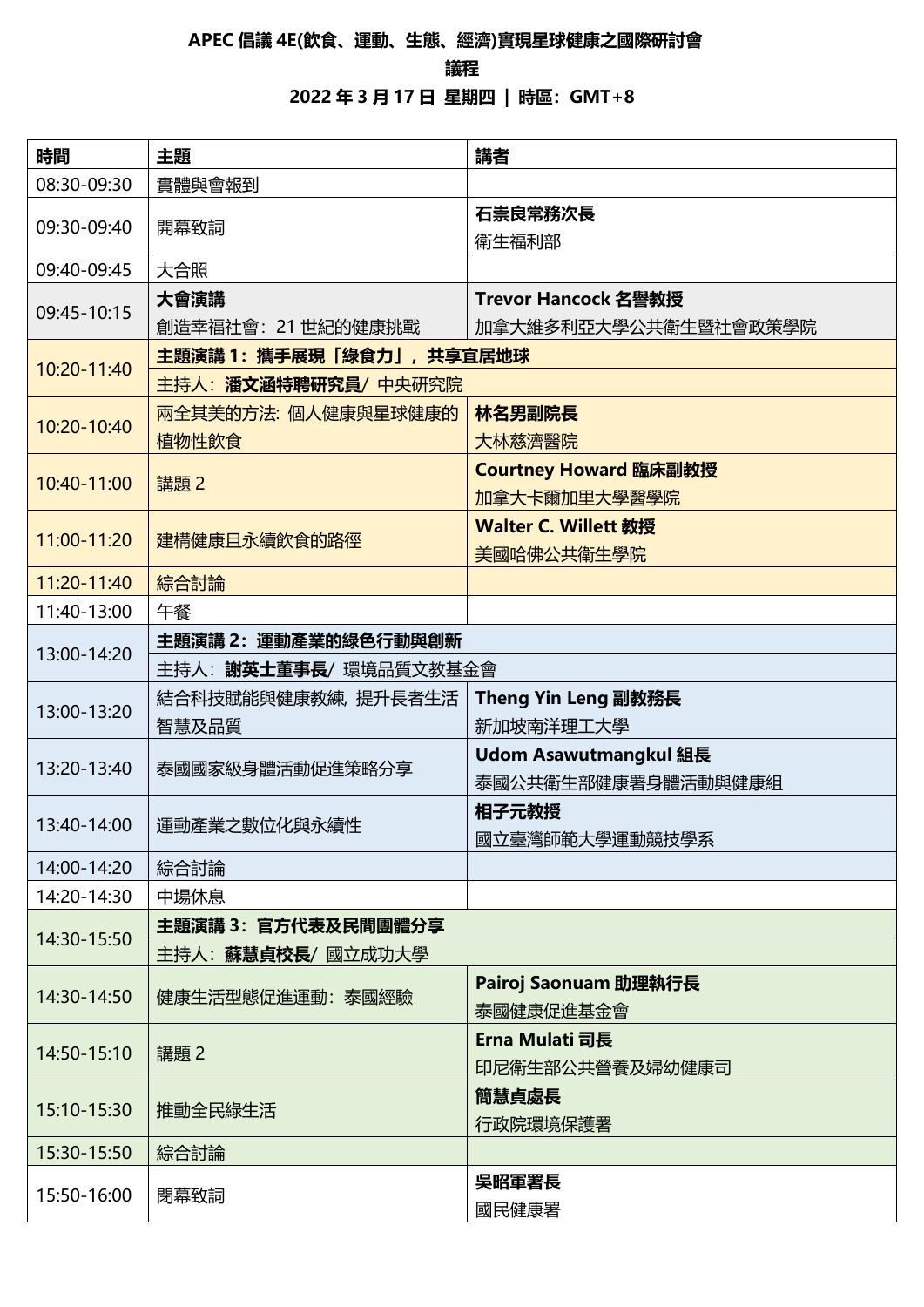# **APEC Conference on Achieving One Planet from 4E: Eat, Exercise, Ecology, Economics Agenda**

| Agenda<br>Date: Thursday, 17 <sup>th</sup> March, 2022   Time Zone: GMT+8 |                                                                                                                  |                                                                                                                                                        |  |
|---------------------------------------------------------------------------|------------------------------------------------------------------------------------------------------------------|--------------------------------------------------------------------------------------------------------------------------------------------------------|--|
| Time                                                                      | Topic                                                                                                            | Speaker                                                                                                                                                |  |
| 08:30-09:30                                                               | Registration                                                                                                     |                                                                                                                                                        |  |
| 09:30-09:40                                                               | <b>Opening Remarks</b>                                                                                           | Dr. Chung-Liang Shih<br>Vice Minister, Ministry of Health and Welfare, Chinese<br>Taipei                                                               |  |
| 09:40-09:45                                                               | Group Photo                                                                                                      |                                                                                                                                                        |  |
| 09:45-10:15                                                               | <b>Keynote Speech</b><br>Creating Well-Being Societies: The Health<br>Challenge of the 21 <sup>st</sup> Century  | <b>Prof. Trevor Hancock</b><br>Professor Emeritus, School of Public Health and Social<br>Policy, University of Victoria, Canada                        |  |
| 10:20-11:40                                                               | Plenary 1: Join for Demonstrating the "Green Eating Power" and Sharing the Livable Planet                        |                                                                                                                                                        |  |
|                                                                           | Moderator: Dr. Wen-Harn Pan, Distinguished Research Fellow, Academia Sinica, Chinese Taipei                      |                                                                                                                                                        |  |
| 10:20-10:40                                                               | One Action, Two Functions- Plant-Based<br>Diet for Personal Health and Planetary<br><b>Health</b>                | Dr. Ming-Nan Lin<br>Vice Superintendent, Buddhist Tzu Chi Medical<br>Foundation Dalin Tzu Chi Hospital, Chinese Taipei                                 |  |
| 10:40-11:00                                                               | <b>Topic 2</b>                                                                                                   | <b>Dr. Courtney Howard</b><br>Clinical Associate Professor, Cumming School of<br>Medicine, University of Calgary, Canada                               |  |
| 11:00-11:20                                                               | Creating a Path for Healthy, Sustainable<br><b>Diets</b>                                                         | <b>Prof. Walter C. Willett</b><br>Professor, Epidemiology and Nutrition, Harvard T.H.<br>Chan School of Public Health, United States                   |  |
| 11:20-11:40                                                               | <b>Panel Discussion</b>                                                                                          |                                                                                                                                                        |  |
| 11:40-13:00                                                               | Lunch                                                                                                            |                                                                                                                                                        |  |
|                                                                           | Plenary 2: The Green Action Plan and Innovation of Sport Industry                                                |                                                                                                                                                        |  |
| 13:00-14:20                                                               | Moderator: Dr. Ying-Shih Hsieh, Chair, The Environmental Quality Protection Foundation (EQPF),<br>Chinese Taipei |                                                                                                                                                        |  |
| 13:00-13:20                                                               | Elderly-Centred Technology-Enablers and<br>Health Coaches for Living Well, Ageing<br>Well and Ageing Smart       | <b>Prof. Theng Yin Leng</b><br>Associate Provost (Faculty Affairs), President's Office,<br>Nanyang Technological University (NTU), Singapore           |  |
| 13:20-13:40                                                               | National Physical Activity Promotion<br>Strategy and Campaign: Lesson learned<br>from Thailand                   | Dr. Udom Asawutmangkul<br>Director, Division of Physical Activity and Health,<br>Department of Health, Ministry of Public Health,<br>Thailand          |  |
| 13:40-14:00                                                               | The Digitalization and Sustainability of<br>Sport Industry                                                       | <b>Prof. Tzyy-Yuang Shiang</b><br>Distinguished Professor, Department of Athletic<br>Performance, National Taiwan Normal University,<br>Chinese Taipei |  |

14:00-14:20 | Panel Discussion 14:20-14:30 | Coffee Break 14:30-15:50 **Plenary 3: Case Sharing from Official and Private Representatives** Moderator: **Prof. Huey-Jen Jenny Su**, President, National Cheng Kung University, Chinese Taipei 14:30-14:50 Healthy Lifestyle Promotion Movement: Thailand Experience **Dr. Pairoj Saonuam** Assistant CEO, Thai Health Promotion Foundation, Thailand 14:50-15:10 Topic 2 **Dr. Erna Mulati** Director, Public Nutrition, Mother and Child Health, Ministry of Health, Indonesia 15:10-15:30 | Promoting Green Life for All **Dr. Huei-Jen Chien** Director, Environmental Protection Administration, Executive Yuan, Chinese Taipei 15:30-15:50 Panel Discussion 15:50-16:00 | Closing Remarks **Dr. Chao-Chun Wu** Director-General, Health Promotion Administration,

Ministry of Health and Welfare, Chinese Taipei